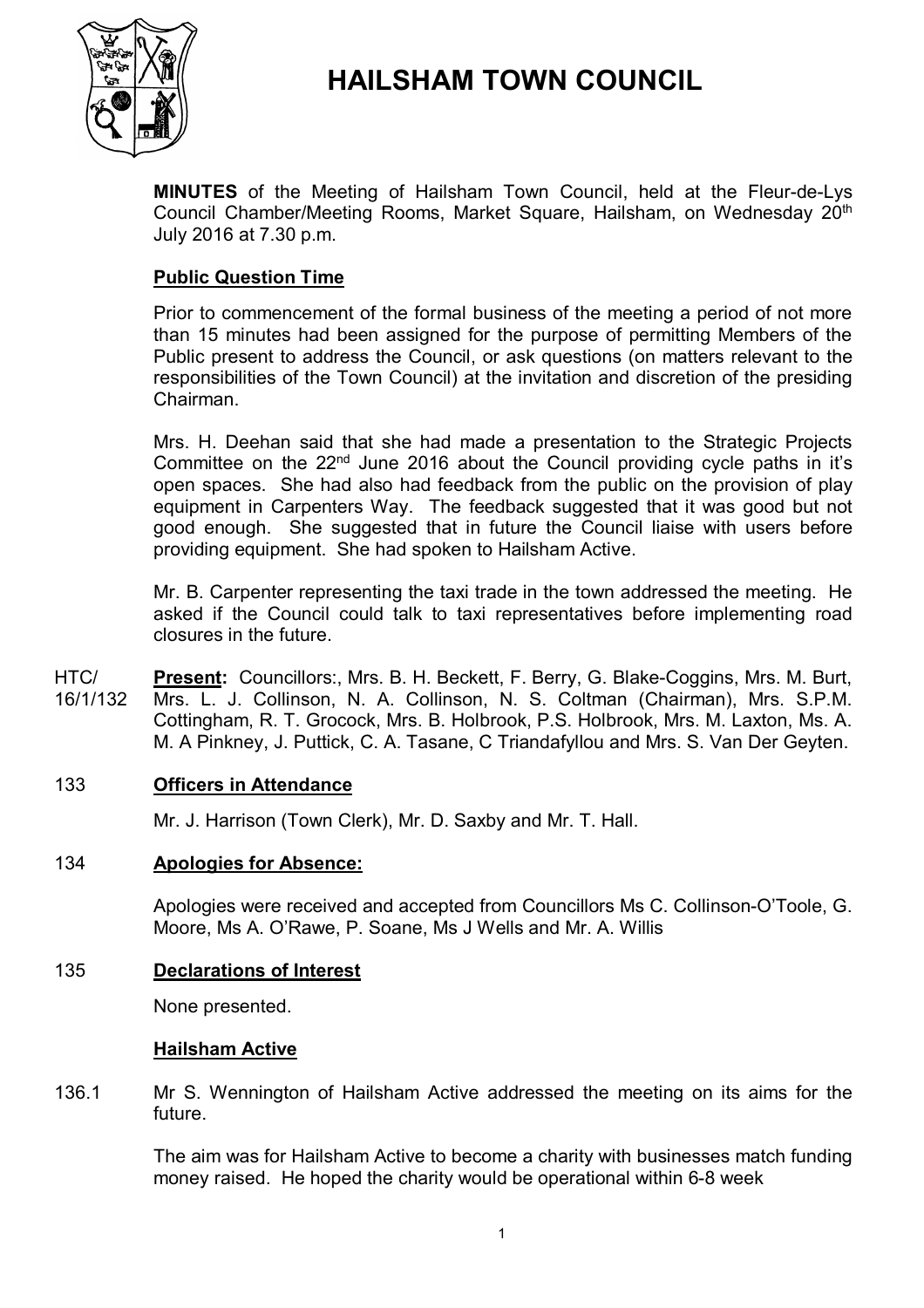136.2 **RESOLVED** to defer this matter to the Finance, Budget and Resources Committee.

# **Confirmation of Minutes**

- 137.1 Councillor Berry said he had been nominated as the representative to MASHH, not Councillor Coltman.
- 137.2 Councillor Tasane said it had not been recorded that he had left the meeting early.
- 137.3 Councillor Ms A. O'Rawe had been listed in those attending but she had sent her apologies.
- 137.4 Councillor P. Holbrook asked for clarification of a minute recording an allegation about a member of staff. The Town Clerk said that this was not a matter for this meeting. Councillor P. Holbrook requested that he and the Town Clerk listen to the official recording of the minutes of the meeting held on  $25<sup>th</sup>$  May 2016 to ascertain what Councillor Holbrook had said.
- 137.5 **RESOLVED** that the agreement of the Minutes and Reports of the meeting of the Hailsham Town Council (Ref: HTC/AM16/100-131) held on 25<sup>th</sup> May 2016, be deferred until the meeting on 28<sup>th</sup> September 2016 pending confirmation of what Councillor P. Holbrook said.

# 138 **Committee Membership**

**RESOLVED** to deal with this matter following the upcoming by-election and until then the status quo remains.

### **Committee Reports**

- 139 **RESOLVED**, after consideration in accordance with Standing Order 18(e), to receive the following reports of Committees, to approve and adopt the recommendations contained therein and the actions taken as reported therein**.**
	- A. Communities Committee Meeting ( $6<sup>th</sup>$  June and 11<sup>th</sup> July 2016)

B. Planning & Development Committee Meetings (31<sup>st</sup> May, 21<sup>st</sup> June and 12<sup>th</sup> July 2016)

C. Finance, Budget and Resources Committee Meeting (6<sup>th</sup> July).

D. Strategic Projects Committee Meetings (22<sup>nd</sup> June 2016)

# **Committee Recommendations**

#### 140.1 Finance, Budget and Resources Committee - 6<sup>th</sup> July 2016 - CCTV

The Chairman stated that the Finance Budget Committee at its meeting on  $6<sup>th</sup>$  July 2016 had resolved to recommend that the Council withdraws funding from the CCTV in Hailsham, but the matter should go to a meeting of the full Council with a detailed officer report.

140.2 **RESOLVED** to retain the CCTV service and provide the necessary funding for the scheme; and to invite a police representative to a future meeting to address Council.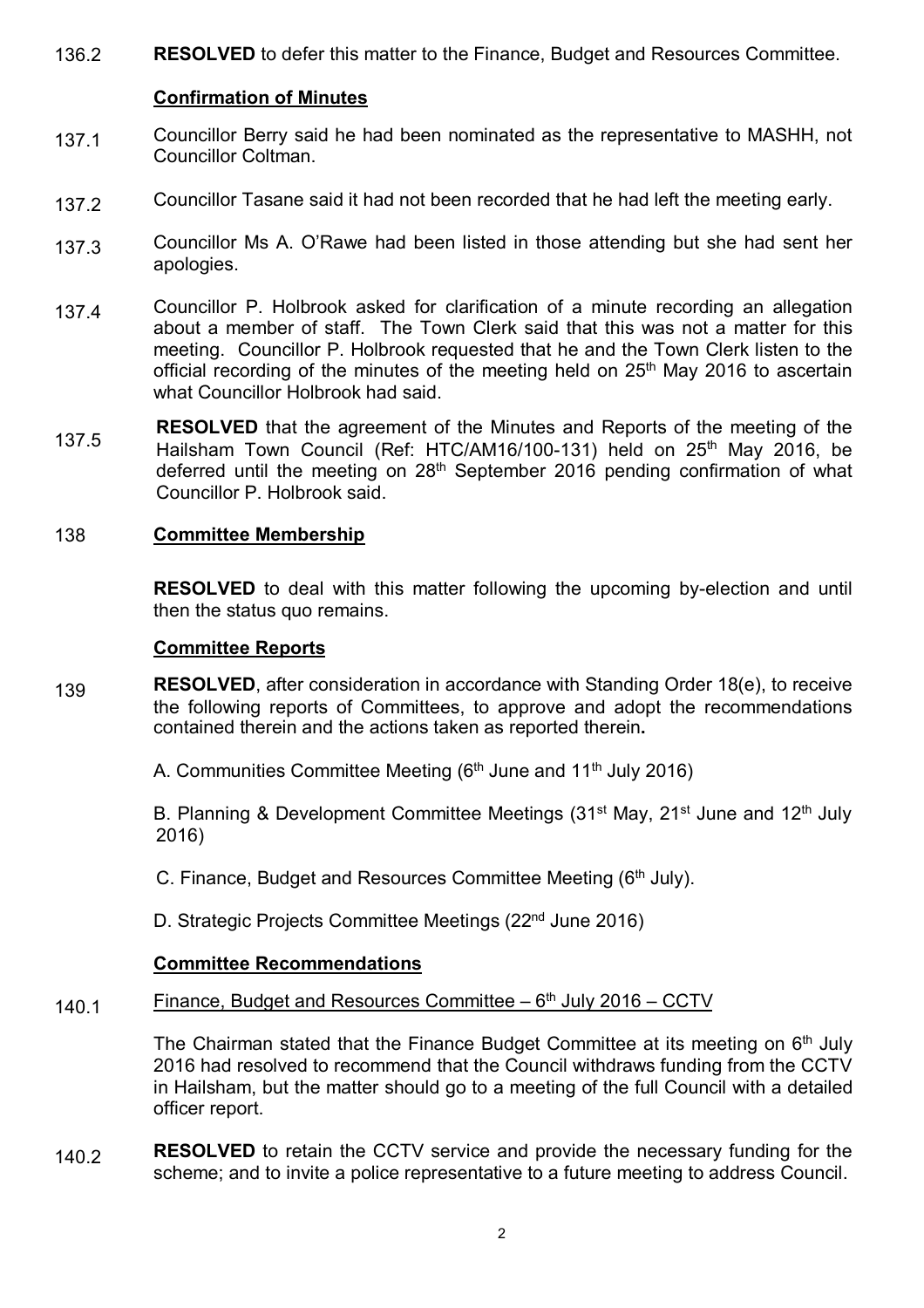#### 141.1 Planning and Development Committee  $-12<sup>th</sup>$  July 2016 – Housing Numbers and Five Year Land Supply

The Chairman explained the background to this item. At the last meeting the drafting of a letter to Wealden District Council about a five year land supply had been referred to the Planning and Development Committee. This had been done but had been challenged by Councillor Soane who had drafted an alternative.

- 141.2 **RESOLVED** that the letter drafted by the Planning and Development Committee be sent to Wealden District Council.
- 141.3 Councillor N. Collinson requested that his opposition be recorded.

# 142 **Confidential Business**

**RESOLVED** that due to the special and confidential nature of the business about to be transacted and possible disclosure of personal or legal information not in the public interest at the present time, the following items of business be transacted following the temporary exclusion of members of the Public and Press, in accordance with the Council's Standing Order No. 1 (e)

Agenda Item : Strategic Projects Committee (22nd June 2016) – Hailsham Works

Following that agenda item the meeting will no longer be under confidential business.

The reason for exclusion for this agenda items is: (Engagement, terms of service and terms of tenders, negotiations for contracts )

### **Hailsham Works!**

- 143.1 The Town Clerk reported that the Strategic Projects Committee had proposed withdrawing funding from Hailsham Works!
- 143.2 **RESOLVED** to fund the twelfth cohort then to serve notice that the Council would withdraw funding from Hailsham Works!, and to look at alternative uses for the building.
- 143.3 Councillor Mrs. Laxton asked for her opposition to be recorded.
- 143.4 Councillor C. Triandafyllou asked for his abstention from voting be recorded.
- 143.5 It was agreed to ask a member of Now! Charity Group to attend a future meeting.

# **Neighbourhood Plan Committee**

#### 144 **RESOLVED** to:

a) note the minutes from the Neighbourhood Plan Committee Meetings (2<sup>nd</sup> June and  $30<sup>th</sup>$  June 2016), and

b) approve the Neighbourhood Plan Committee's delegated authority up to the next Town Council meeting.

# **Hailsham Area Action Plan Steering Group Meeting**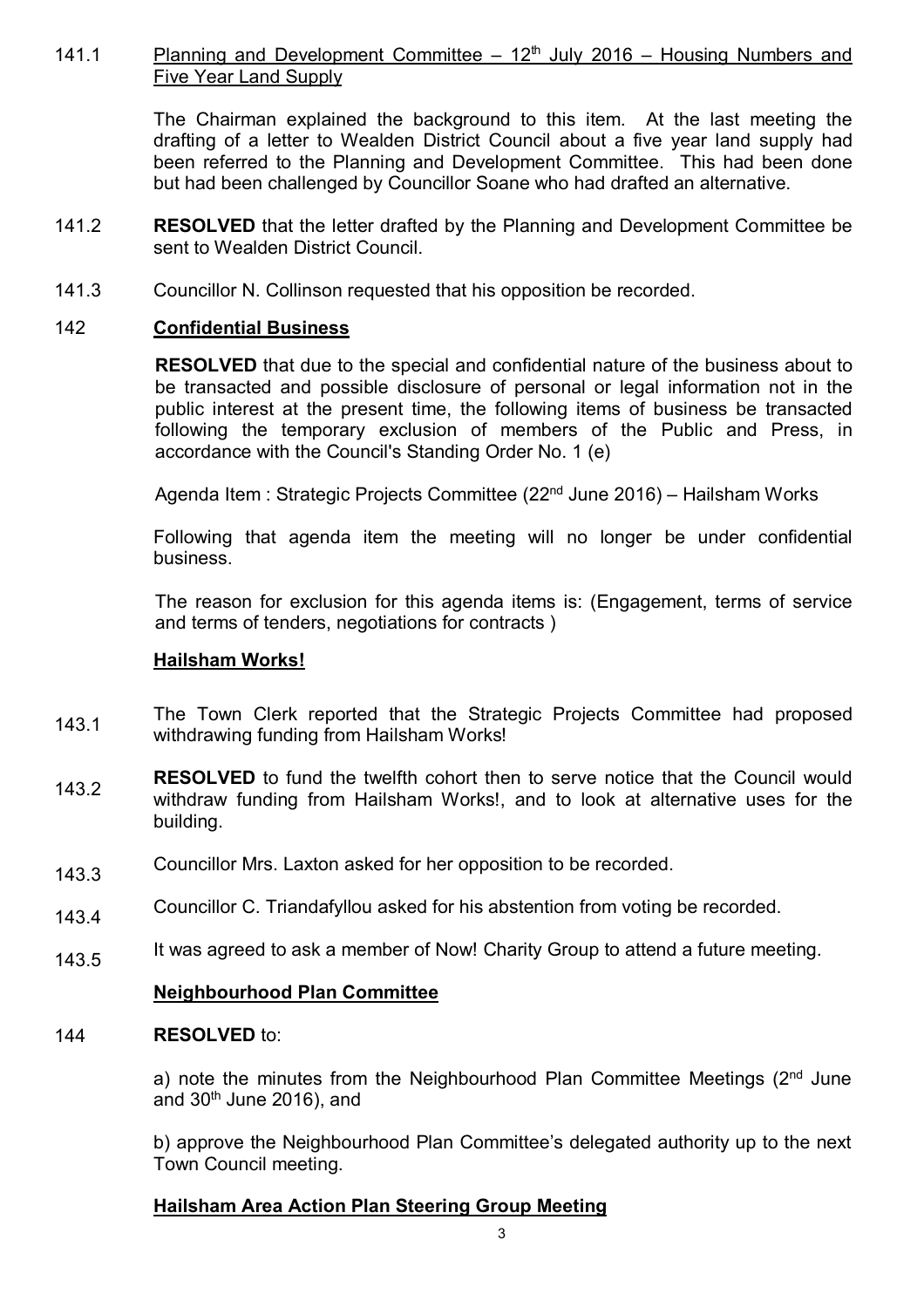145 **RESOLVED** to note he notes and accompanying documents from the Hailsham area action plan steering group meeting held on 9<sup>th</sup> June 2016

# **Citizen's Advice Bureau**

- 146.1 Councillor Mrs Van Der Geyten introduced the report circulated with the agenda on end of year review on performance.
- 146.2 **RESOLVED** to note the CAB report and to welcome the production of a three year Service Level Agreement.

### **Poll Cards**

147.1 Members were asked to consider whether to Wealden District Council should produce poll cards for the forthcoming by election in Hailsham East ward; this would cost Hailsham Town Council in the region of £1,300.

> It was proposed that poll cards should not be produced. On a show of hands this proposal was defeated by 9 votes to 7.

> A second proposal was made that poll cards should be produced. On a show of hands this proposal was carried by 9 votes to 7.

- 147.2 **RESOLVED** that Wealden District Council be asked to produce poll cards for the forthcoming by election in the Hailsham East ward.
- 147.3 Councillor N. Collinson requested that this opposition to this resolution be recorded.

# **WDC Consultation on the Provision of Litter Bins**

- 148.1 The Town Clerk referred members to the officer's report circulated with the agenda.
- 148.2 **RESOLVED** that Wealden District Council be requested to provide more bins as there is a general inadequacy of all types of bins, especially in car parks; members to write to the Town Clerk with views on the location of bins.

### **Council Plan and Priorities**

149.1 Members were asked to consider the recommendations of the Council's Strategy Working group for amended 'Aims' for Hailsham Town Council and for the preparation of a business plan over the coming council year, which had been deferred from the last meeting.

#### 149.2 **RESOLVED** that:

a. the Working Group continues to meet in order to develop a more detailed business plan for the town council, including a set of detailed 'Objectives', linked to outcomes and targets, related to the 'Aims' as recommended..

b. the Working group will meet quarterly, or more frequently if deemed necessary

c. the period to be covered by the new business plan will be four council/municipal years, starting from May 2017 (2017-2018 Council year) and ending May 2021 (2020-2021 Council year). This therefore covers the third and fourth years of the